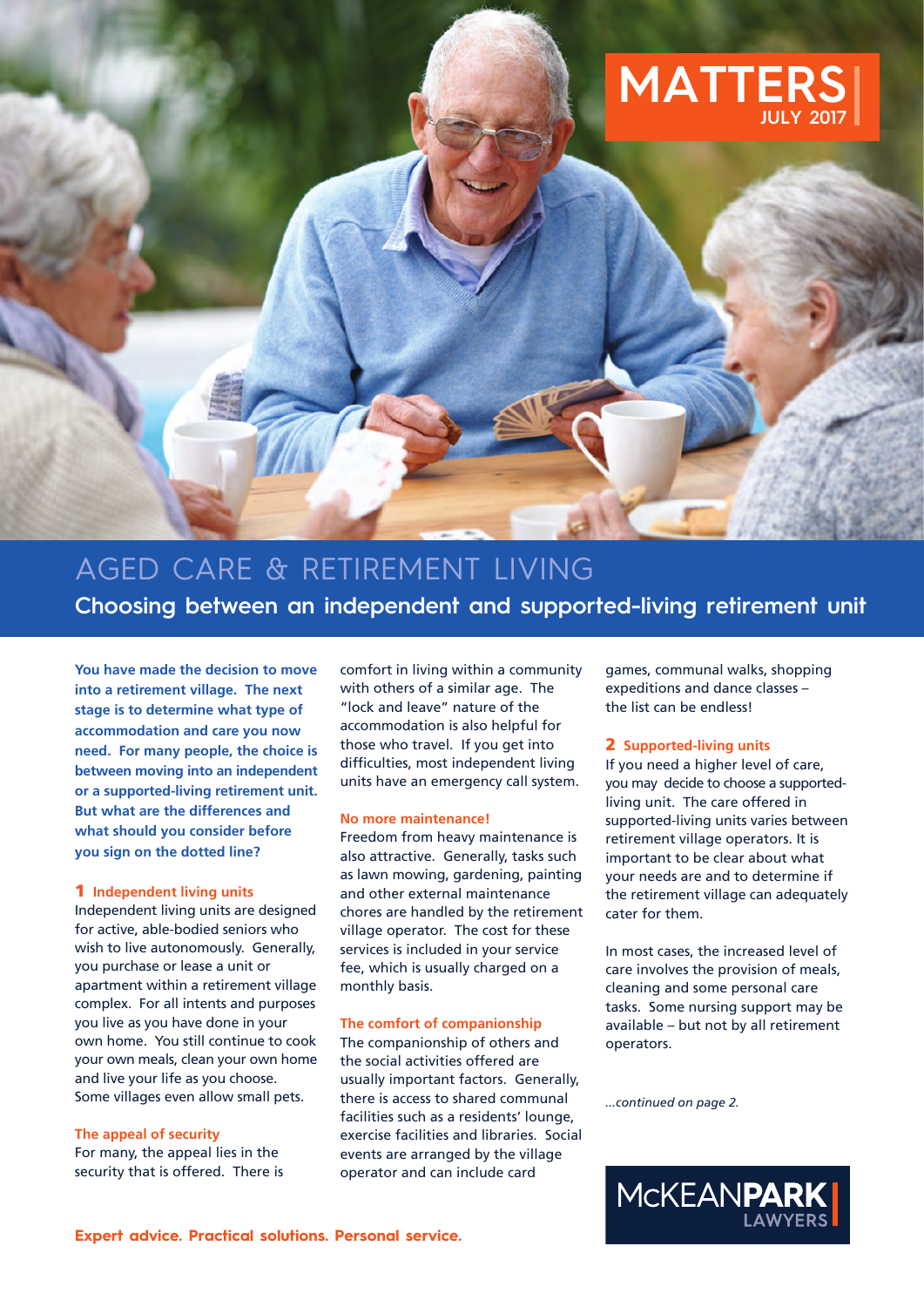# WORKPLACE RELATIONS

*...continued from page 1*

#### **What is the accommodation like?**

Typically, your accommodation will be a single room with an ensuite within a large complex - possibly with in-room tea and coffee making facilities. Similar to an aged care facility, rooms are designed for wheelchair access, have lifting apparatus and are fitted with safety handrails in bathrooms.

#### **What if my needs increase?**

As your needs increase, some facilities may also provide aged care services within your supported-living unit or the option to move to an aged care facility. Often this is part of, or adjacent to, the retirement village. This can be very helpful, as the transition can be conducted with the minimum of interruption to you.

#### **How do I make the right choice?**

Making the right choice of retirement village and the level of retirement living accommodation can be difficult. Very useful general advice can be found on the Consumer Affairs website and by speaking to friends and family who have made this transition. Make sure you take the time to inspect a variety of retirement villages and question the operators and residents, (if possible). However, before signing any contract or other legally binding documentation it is important to contact us for legal advice.



**Anne Marie Gasbarro, Partner** a.gasbarro@mckeanpark.com.au





# **Managing underperforming employees**

**Disconnected, unmotivated and underperforming employees can cause significant cost to any business. When employers do not understand the issues that cause underperformance or fail to manage underperformance effectively, it can affect profitability.**

#### **What is underperformance?**

Underperformance should not be confused with misconduct. Underperformance mainly includes unsatisfactory work performance. Misconduct can include non-compliance with workplace

policies, or disruptive and negative behaviour that impacts on co-workers.

#### **What are the reasons for underperformance?**

There are many reasons why an employee may perform poorly. It may be because an employee does not know what is expected of them, there may be a mismatch between employee capabilities and the job they are required to perform, the employee may be suffering from personal issues at home or the employee may be subject to workplace pressures, such as bullying.

#### **How to manage underperformance**

Managing underperforming employees at an early stage is good business practice. Employers should follow these basic steps in addressing underperformance.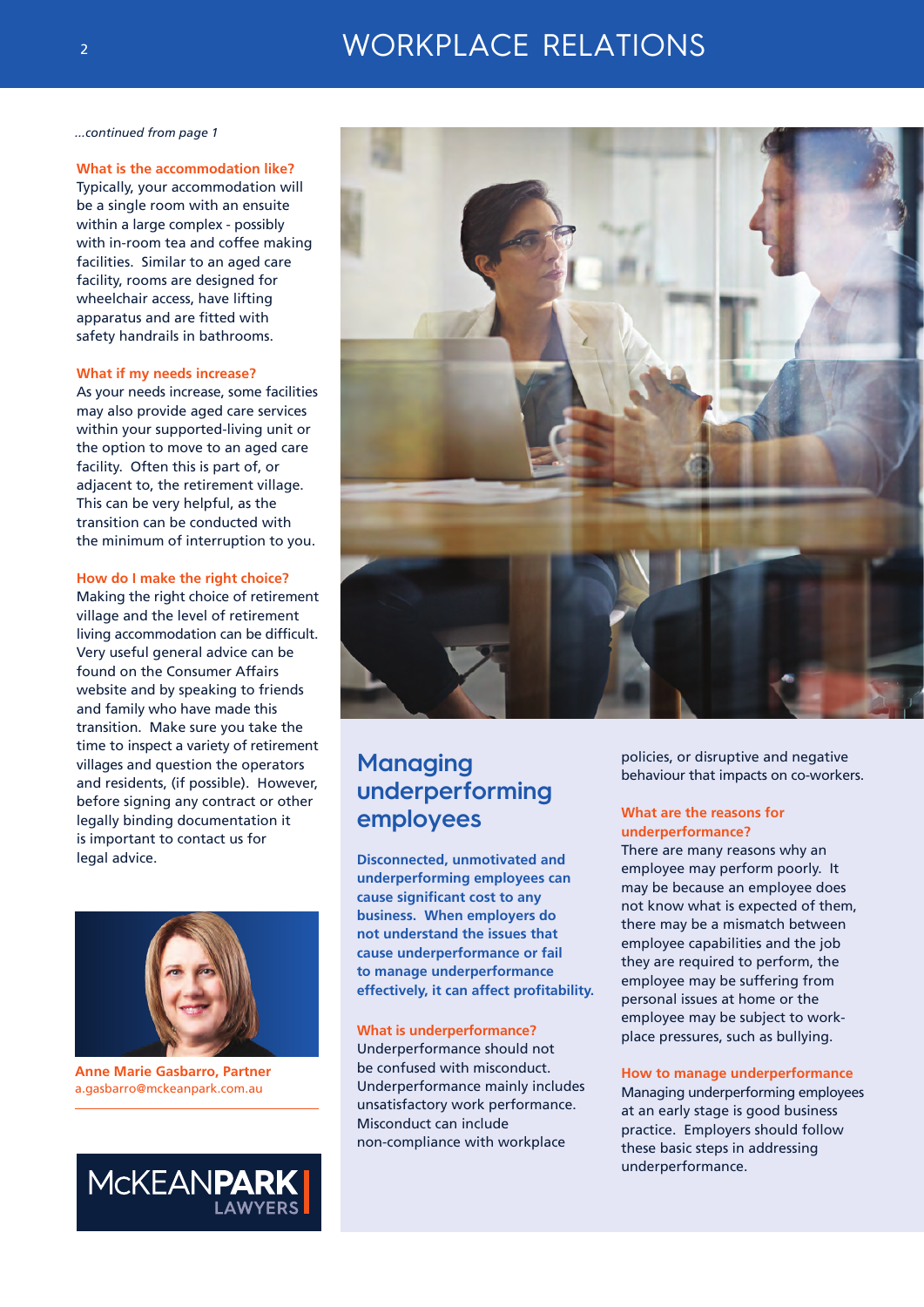# FAMILY LAW



## **Managing underperformance**

- **1 Identify the problem**
- $\bullet$  It is important for employers to correctly identify the problem for underperformance

#### **2 Assess and analyse the problem**

- $\bullet$  Employers should assess how serious the problem is and what is required to assist the problem
- $\bullet$  Employers should then arrange to meet with the employee and to make sure the employee understands that the meeting will be about their performance
- $\bullet$  The employee should be allowed a support person during this meeting

## **3 Meet with the employee**

- **•** Employers need to explain to the employee what the problem is, why it is a problem and how it impacts the workplace
- The employee should be provided with an opportunity to respond
- $\bullet$  It is important that the employee is aware what is required of them and understands the issue

### **4 Jointly discuss a solution**

- Employers should explore options to resolve performance issues (e.g. the employee may require additional training or support)
- $\bullet$  It is important that the meeting is documented and the employee is aware of performance expectations
- Warning letters may need to be given. These set out the areas of underperformance, the timeframe for review, the assistance to be provided and a warning that if performance does not improve disciplinary action, including termination of employment, may need to be taken

#### **Conclusion**

Managing poor performance correctly has a number of benefits. This includes increased productivity and health of the business. You should always seek our legal advice before terminating an employee for underperformance to minimise potential legal risks.



**Chris Molnar, Partner** Accredited Specialist in Workplace Relations chris.molnar@mckeanpark.com.au

# **Marriage breakdown - commonly asked questions**

**When a relationship breaks down, people are experiencing one of the most stressful and emotionally challenging times of their lives. As lawyers, one of our most important tasks is to quickly gain the trust of our clients and to establish an open and professional rapport.**

For many people, being able to understand the legal implications of their situation can help to reduce their concerns. That is why we encourage our clients to ask us any questions that may be on their mind. In this edition of our newsletter, we answer some of the most commonly asked questions relating to relationship and marriage breakdown.

#### **Q How do I get a divorce?**

**A** You can apply for a divorce in Australia if either you or your spouse are:

- **an Australian citizen**
- regard Australia as your home and intend to live in Australia indefinitely
- $\bullet$  ordinarily live in Australia and have done so for 12 months immediately before filing for divorce.

To be granted a divorce you will need to satisfy the Court that you and your spouse have lived separately and apart for at least 12 months and that there is no reasonable likelihood of resuming married life. It is possible, however, to live together in the same home and still be separated, 'under one roof'.

## **Q I am thinking about separating from my partner. When should I seek legal advice?**

**A** It is important that you seek legal advice as early as possible, even if you are not sure if you are going to separate. We are contacted daily by clients who simply wish to gain an understanding of their rights,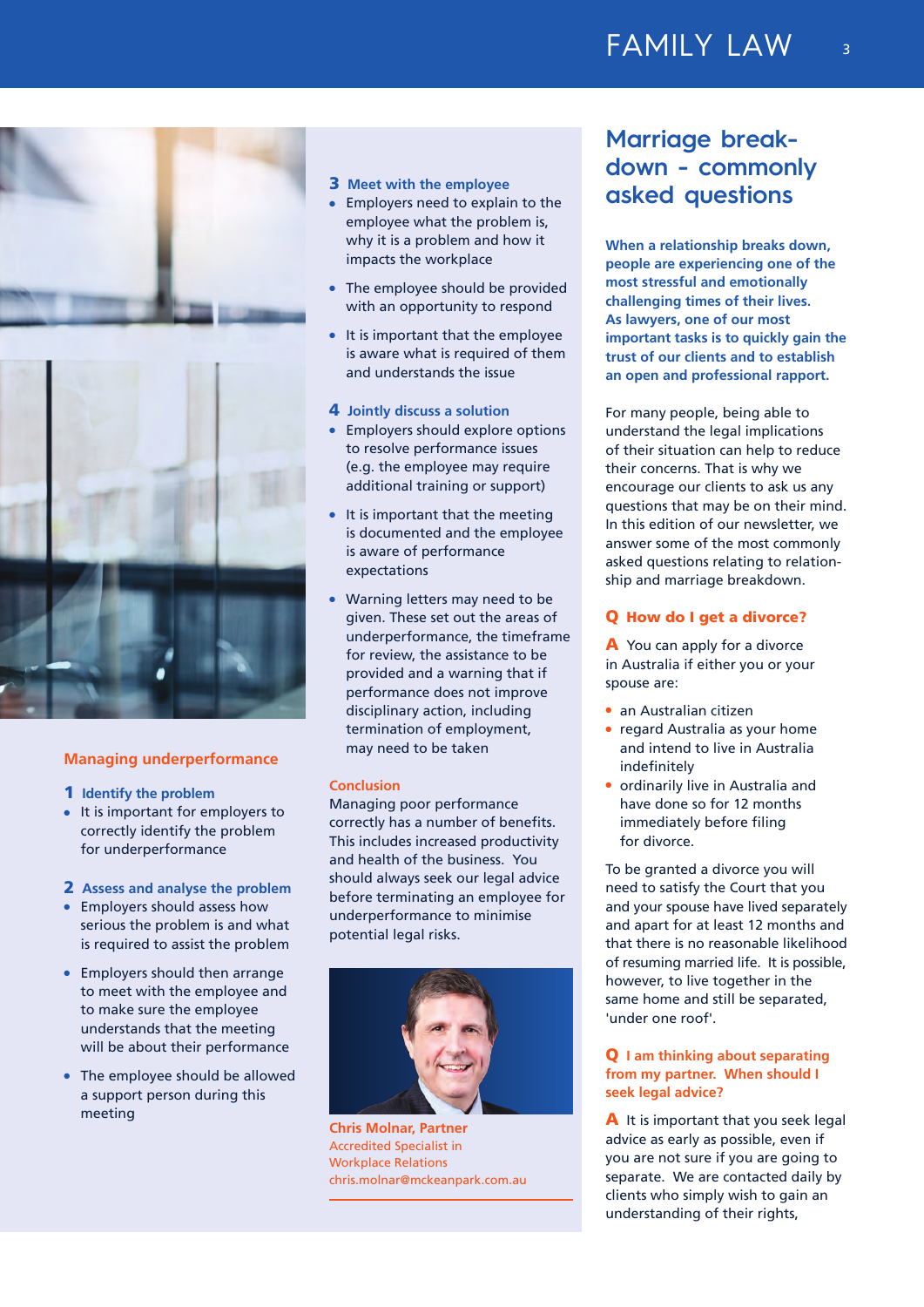

obligations and entitlements. Often these questions relate to child custody, financial or property matters. Being proactive can make a major difference in protecting your present and future interests. Our advice will help to clarify your situation, providing peace of mind during an uncertain time in your life.

**Q I have received a Family Violence Intervention Order, forbidding access to my wife and children. What should I do?**

**A** If you receive a Family Violence Intervention Order, it is imperative that you seek our immediate advice. Although you may feel aggrieved and desperate to see your children, it is very important to adhere to the terms of a Family Violence Intervention Order. If you are found to have breached a Family Violence Intervention Order, the ramifications can be significant. Penalties can range from a fine to possible incarceration with conviction, not to mention potentially detrimental ramifications to your family law matters.

**Q My husband has left our marriage. He is the main breadwinner and has always handled our financial affairs. How can I protect my financial interests?**

**A** It is imperative that you seek our legal advice as early as possible. This is especially true if your husband has depleted your joint bank accounts and has redirected his wage to an account in his sole name. We have many clients who face this situation, or are unsure of the financial affairs of their marriage. In either of these instances, we excel in protecting our client's interests. If you obtain the right advice quickly, our team and external contacts can help you to significantly reduce the pressures associated with such a dramatic change to your life and circumstances.

**Q My relationship has broken down and I want to move out. My friends tell me that I will be at a disadvantage in a property settlement if I leave the family home. Can you please advise me?**

**A** Despite having the best of intentions, don't let helpful friends put you on the wrong track. While it is recommended that you stay in the family home, we understand that this is not always an option. For instance, if family violence is occurring in your household, it is vital that you and your children do not continue to be at risk. Moving out may cause short term financial implications, but these can be minimised with the right advice and access to support services. In this situation we can assist you and your family.



**Leigh Brown, Senior Lawyer** leigh.brown@mckeanpark.com.au

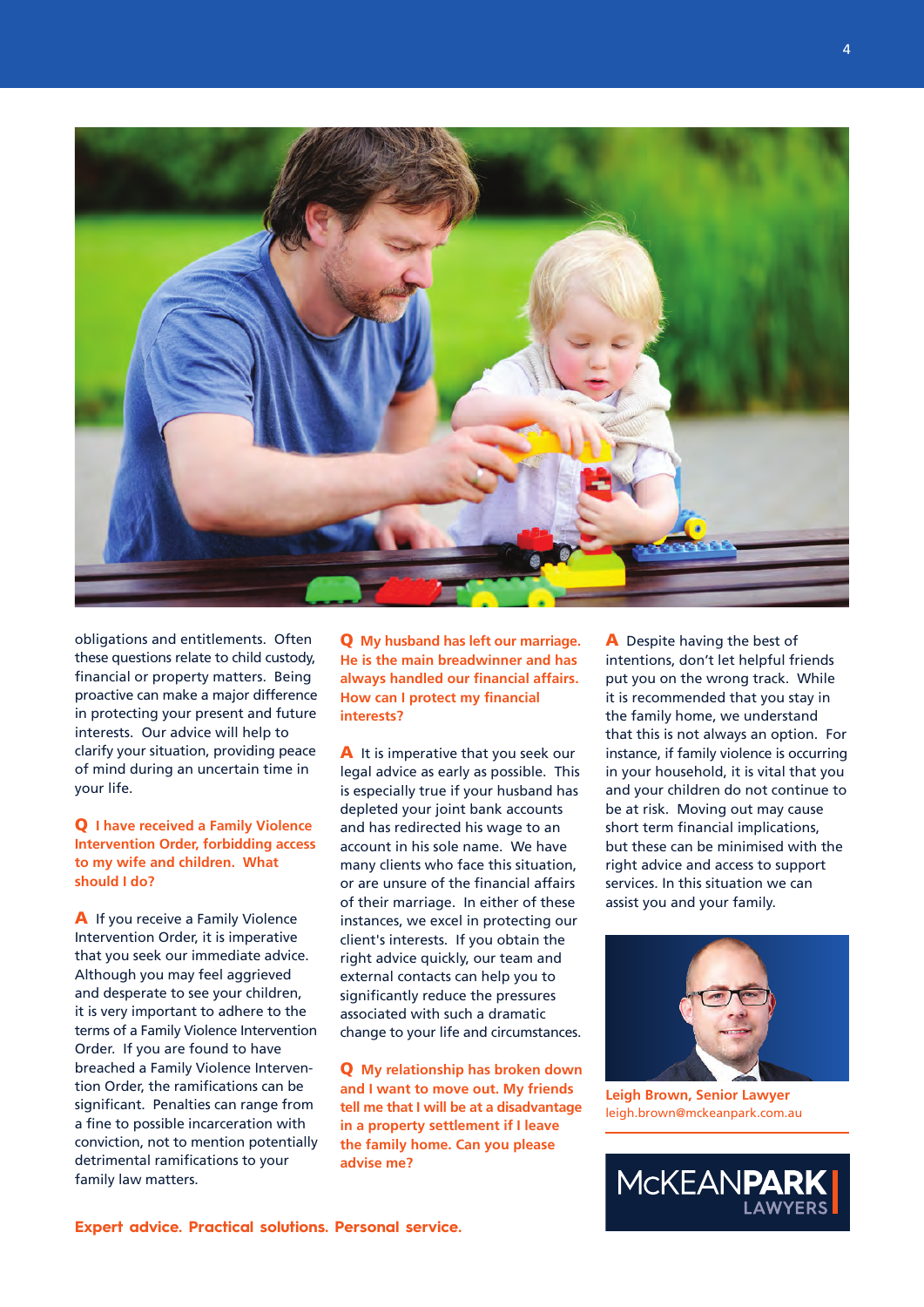# COMMERCIAL LITIGATION



# **Early mediation – the new trend in litigation**

**Litigation is often seen to be all about fighting until the bitter end or until the money runs out! However, there is a new philosophy that litigation should be approached from a dispute resolution perspective - rather than as legal trench warfare. This has resulted from clients wanting an outcome that won't break the bank and will conclude the dispute allowing them to get on with their lives and business.**

#### **Mediation – what is it?**

As part of the legal process, all court proceedings are now referred to mediation. Effectively, this is a forced negotiation before an independent mediator. Normally this comes after a number of legal steps have already been taken, which incur costs on both sides. This means that parties are much further apart at the start of mediation.

### **The benefits of early mediation**

Early mediation, before costs get in the way of a settlement, can be a very effective form of dispute resolution. In a case run by McKean Park, a dispute occurred over a family trust and deceased estate with assets worth over \$30 million. Although a complex case,

all parties recognised the dangers and costs of litigating all aspects of the matter. An early mediation was arranged, before any proceedings were issued. After two days in mediation the matter was resolved, resulting in detailed terms of settlement. As the factual situation was very complicated, requiring the involvement of senior counsel, the mediation was expensive. However, the cost saving over having to issue proceedings and run them to conclusion in court was probably in excess of \$1 million for each side. Further, the mediated settlement was extremely fair to both parties, which helped retain some form of family communication, which would certainly have been destroyed if they had litigated.

#### **Early mediation is not for all disputes**

Early mediation is not suitable for all disputes. You need enough information to allow proper discussion and consideration of the issues, a sensible opponent and parties prepared to take a commercial approach to the negotiations. Factors including convenience, time, personal cost, ongoing legal fees and the stress of litigation should all be considered.

**Early mediation is a pragmatic choice** Under our legal system, all parties are forced to mediation during the litigation process. Therefore, seeking early mediation is no longer considered a sign of weakness. If all parties are prepared to mediate, it indicates that everyone wants the matter resolved. Often, this is half the battle.

Disputes of all types are expensive to run, and have no certainty of outcome. Early mediation is not for every case, but is worthy of consideration. There is no downside and it may well lead to "dispute resolution" rather than "litigation," - with hopefully less stress, time and legal costs being incurred.



**David Brett, Consultant Lawyer** Accredited Specialist in Commercial Litigation & Nationally Accredited Mediator david.brett@mckeanpark.com.au